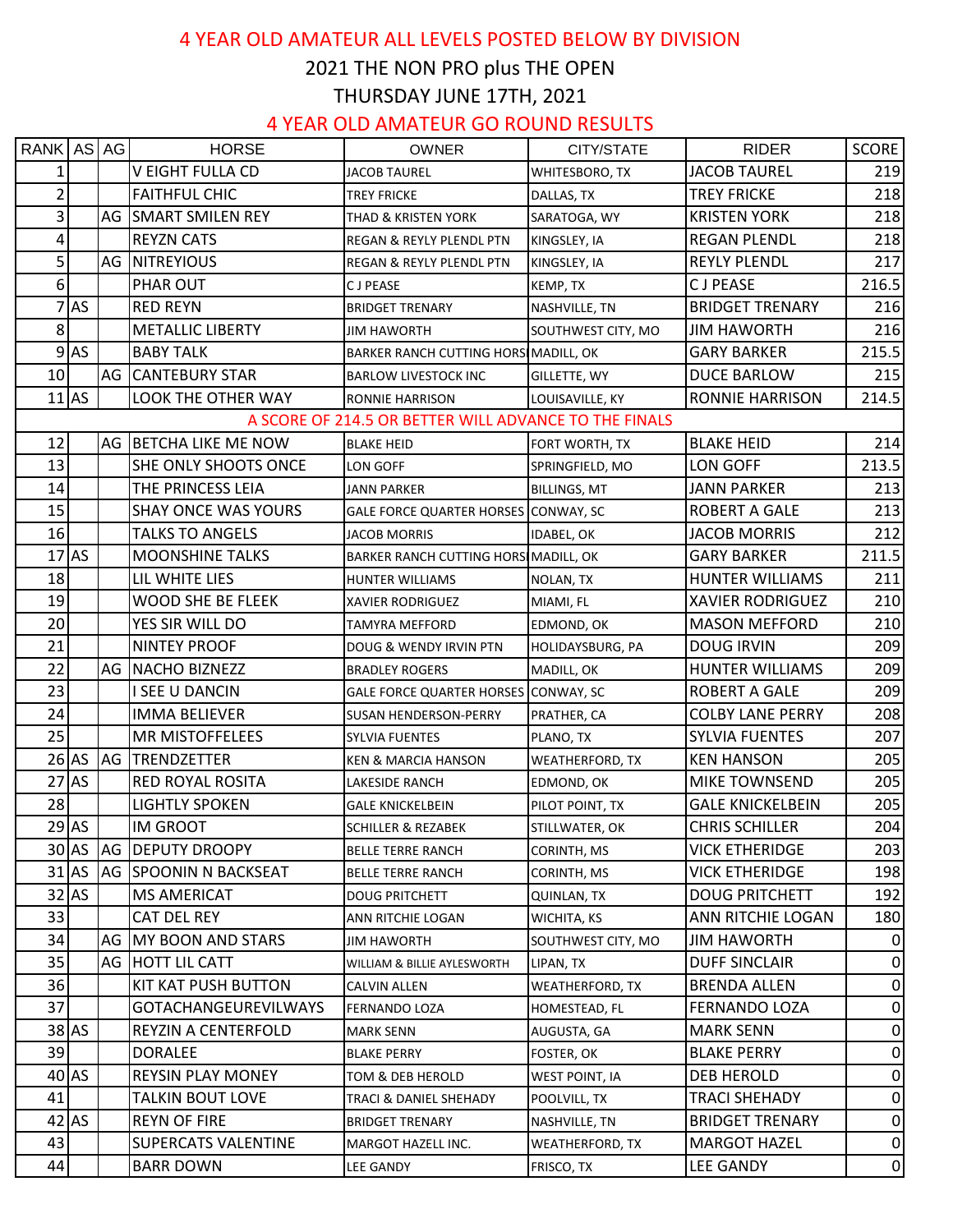# 2021 THE NON PRO plus THE OPEN 4 YEAR OLD INTERMEDIATE AMATEUR GO ROUND RESULTS

THURSDAY JUNE 17TH, 2021

| RANK                    | <b>IS</b> | IG | <b>HORSE</b>                | <b>OWNER</b>                                          | CITY/STATE              | <b>RIDER</b>            | <b>SCORE</b>     |
|-------------------------|-----------|----|-----------------------------|-------------------------------------------------------|-------------------------|-------------------------|------------------|
| 1                       |           |    | <b>DORALEE</b>              | <b>BLAKE PERRY</b>                                    | FOSTER, OK              | <b>BLAKE PERRY</b>      | 218              |
| $\overline{2}$          |           |    | <b>METALLIC LIBERTY</b>     | JIM HAWORTH                                           | SOUTHWEST CITY, MO      | <b>JIM HAWORTH</b>      | 218              |
| $\overline{\mathbf{3}}$ |           | IG | <b>MY BOON AND STARS</b>    | <b>JIM HAWORTH</b>                                    | SOUTHWEST CITY, MO      | <b>JIM HAWORTH</b>      | 217.5            |
| 4                       |           | IG | <b>LONG LEGS LAWLAR</b>     | <b>BRAD VANCE</b>                                     | LIPAN, TX               | <b>BRAD VANCE</b>       | 216.5            |
| 5                       |           |    | PHAR OUT                    | C J PEASE                                             | KEMP, TX                | <b>CJPEASE</b>          | 216.5            |
| 6                       |           |    | <b>NINTEY PROOF</b>         | DOUG & WENDY IRVIN PTN                                | <b>HOLIDAYSBURG, PA</b> | <b>DOUG IRVIN</b>       | 215.5            |
| 7                       |           |    | <b>BARR DOWN</b>            | <b>LEE GANDY</b>                                      | FRISCO, TX              | <b>LEE GANDY</b>        | 215              |
| $\bf 8$                 |           | IG | <b>CANTEBURY STAR</b>       | <b>BARLOW LIVESTOCK INC</b>                           | <b>GILLETTE, WY</b>     | <b>DUCE BARLOW</b>      | 214.5            |
| 9                       |           |    | CAT DEL REY                 | ANN RITCHIE LOGAN                                     | <b>WICHITA, KS</b>      | ANN RITCHIE LOGAN       | 214.5            |
| 10                      |           |    | <b>TALKIN PURDY</b>         | <b>FERNANDO LOZA</b>                                  | SEVIERVILLE, TN         | <b>JASON WHITAKER</b>   | 213.5            |
|                         |           |    |                             | A SCORE OF 213.5 OR BETTER WILL ADVANCE TO THE FINALS |                         |                         |                  |
| 11                      |           |    | <b>SUPERCATS VALENTINE</b>  | MARGOT HAZELL INC.                                    | <b>WEATHERFORD, TX</b>  | <b>MARGOT HAZEL</b>     | 213              |
| $12$ IS                 |           |    | <b>TWICE AZ NICE</b>        | <b>LARRY B BUFKIN</b>                                 | SNYDER, TX              | LARRY B BUFKIN          | 213              |
| 13                      |           |    | <b>TALKS TO ANGELS</b>      | <b>JACOB MORRIS</b>                                   | <b>IDABEL, OK</b>       | <b>JACOB MORRIS</b>     | 212.5            |
| $14$ IS                 |           | IG | TRENDZETTER                 | <b>KEN &amp; MARCIA HANSON</b>                        | <b>WEATHERFORD, TX</b>  | <b>KEN HANSON</b>       | 212              |
| 15                      |           |    | SHE ONLY SHOOTS ONCE        | LON GOFF                                              | SPRINGFIELD, MO         | LON GOFF                | 211              |
| 16                      |           |    | <b>BABYS GOT BLU JEANS</b>  | <b>TOM HOLMES</b>                                     | OREGON, WI              | <b>TOM HOLMES</b>       | 211              |
| 17                      |           |    | <b>WOOD SHE BE FLEEK</b>    | XAVIER RODRIGUEZ                                      | MIAMI, FL               | <b>XAVIER RODRIGUEZ</b> | 211              |
| 18                      |           |    | <b>MR MISTOFFELEES</b>      | SYLVIA FUENTES                                        | PLANO, TX               | <b>SYLVIA FUENTES</b>   | 211              |
| $19$ IS                 |           |    | LOOK THE OTHER WAY          | RONNIE HARRISON                                       | LOUISAVILLE, KY         | <b>RONNIE HARRISON</b>  | 210              |
| 20                      |           |    | <b>METALLICONTHEROCKS</b>   | TRACY & BILLY OWENS                                   | MILLICAN, TX            | <b>BILLY OWENS</b>      | 210              |
| 21                      |           | IG | <b>CARMALITAS CAT</b>       | RYLAN WALTERS                                         | COLORADO CITY, TX       | <b>RYLAN WALTERS</b>    | 209              |
| 22                      |           |    | <b>MADERA</b>               | KIM CLARK                                             | ABILENE, TX             | <b>KIM CLARK</b>        | 209              |
| 23                      |           |    | <b>KIT KAT PUSH BUTTON</b>  | <b>CALVIN ALLEN</b>                                   | <b>WEATHERFORD, TX</b>  | <b>BRENDA ALLEN</b>     | 209              |
| $24$ IS                 |           |    | <b>IM GROOT</b>             | <b>SCHILLER &amp; REZABEK</b>                         | STILLWATER, OK          | <b>CHRIS SCHILLER</b>   | 206              |
| 25                      |           |    | YES SIR WILL DO             | TAMYRA MEFFORD                                        | EDMOND, OK              | <b>MASON MEFFORD</b>    | 206              |
| 26                      |           |    | RED ROYAL ROSITA            | LAKESIDE RANCH                                        | EDMOND, OK              | MIKE TOWNSEND           | 205              |
| 27                      |           |    | <b>DENVER AFTER DARK</b>    | SABRINA & EUGENE CHURCH                               | MASCOT, TN              | <b>SABRINA CHURCH</b>   | 205              |
| 28                      |           |    | <b>LIGHTLY SPOKEN</b>       | <b>GALE KNICKELBEIN</b>                               | PILOT POINT, TX         | <b>GALE KNICKELBEIN</b> | 205              |
| 29                      |           |    | A LIL MOORE STYLE           | CARLEE FARRELL                                        | <b>NEW CASTLE OK</b>    | <b>CARLEEE FARRELL</b>  | 204              |
| $30$ IS                 |           |    | <b>LITEOFTHESILKYBOON</b>   | <b>GARY &amp; LYDIA HARTSELL</b>                      | TENAHA, TX              | LYDIA HARTSELL          | 204              |
| 31                      |           |    | <b>DEPUTY DROOPY</b>        | <b>BELLE TERRE RANCH</b>                              | CORINTH, MS             | <b>VICK ETHERIDGE</b>   | 203              |
| 32                      |           |    | <b>IMMA BELIEVER</b>        | SUSAN HENDERSON-PERRY                                 | PRATHER, CA             | <b>COLBY LANE PERRY</b> | 203              |
| 33                      |           |    | THE PRINCESS LEIA           | JANN PARKER                                           | <b>BILLINGS, MT</b>     | <b>JANN PARKER</b>      | 203              |
| 34                      |           |    | <b>BEDROOM SLIPPERS</b>     | <b>SCOTT &amp; D LYNN JONES</b>                       | MILLSAP, TX             | <b>SCOTT JONES</b>      | 202              |
| 35                      |           |    | SPOONIN N BACKSEAT          | <b>BELLE TERRE RANCH</b>                              | CORINTH, MS             | <b>VICK ETHERIDGE</b>   | 199              |
| $36$ IS                 |           |    | <b>MS AMERICAT</b>          | <b>DOUG PRITCHETT</b>                                 | <b>QUINLAN, TX</b>      | <b>DOUG PRITCHETT</b>   | 192              |
| 37                      |           |    | SHEEZ ALL SMART             | <b>RENE BROWN</b>                                     | <b>BATON ROUGE, LA</b>  | <b>RENE BROWN</b>       | 186              |
| 38                      |           |    | <b>GOTACHANGEUREVILWAYS</b> | FERNANDO LOZA                                         | HOMESTEAD, FL           | <b>FERNANDO LOZA</b>    | 180              |
| 39                      |           | IG | <b>SMART SMILEN REY</b>     | THAD & KRISTEN YORK                                   | SARATOGA, WY            | <b>KRISTEN YORK</b>     | 0                |
| 40                      |           | IG | DANTES THE INFERNO          | D & S EQUINE                                          | <b>WEATHERFORD, TX</b>  | MICHAEL SHELLEY SMI     | $\boldsymbol{0}$ |

#### 2021 THE NON PRO plus THE OPEN

4 YEAR OLD LIMITED AMATEUR GO ROUND RESULTS

THURSDAY JUNE 17TH, 2021

| <b>RANK</b> | <b>HORSE</b>   | OWNER                      | $- \cdot - -$<br>---<br><b>___</b><br>๛ | RIDER                      | SCORE<br>຺຺ຩຩຩໞຏ |
|-------------|----------------|----------------------------|-----------------------------------------|----------------------------|------------------|
| --          | <b>DORALEE</b> | <b>PERRY</b><br>AKE<br>'Bl | OK<br>$ \cap$<br>ັ<br>. .               | <b>PERRY</b><br>'BL<br>AKF | 218              |